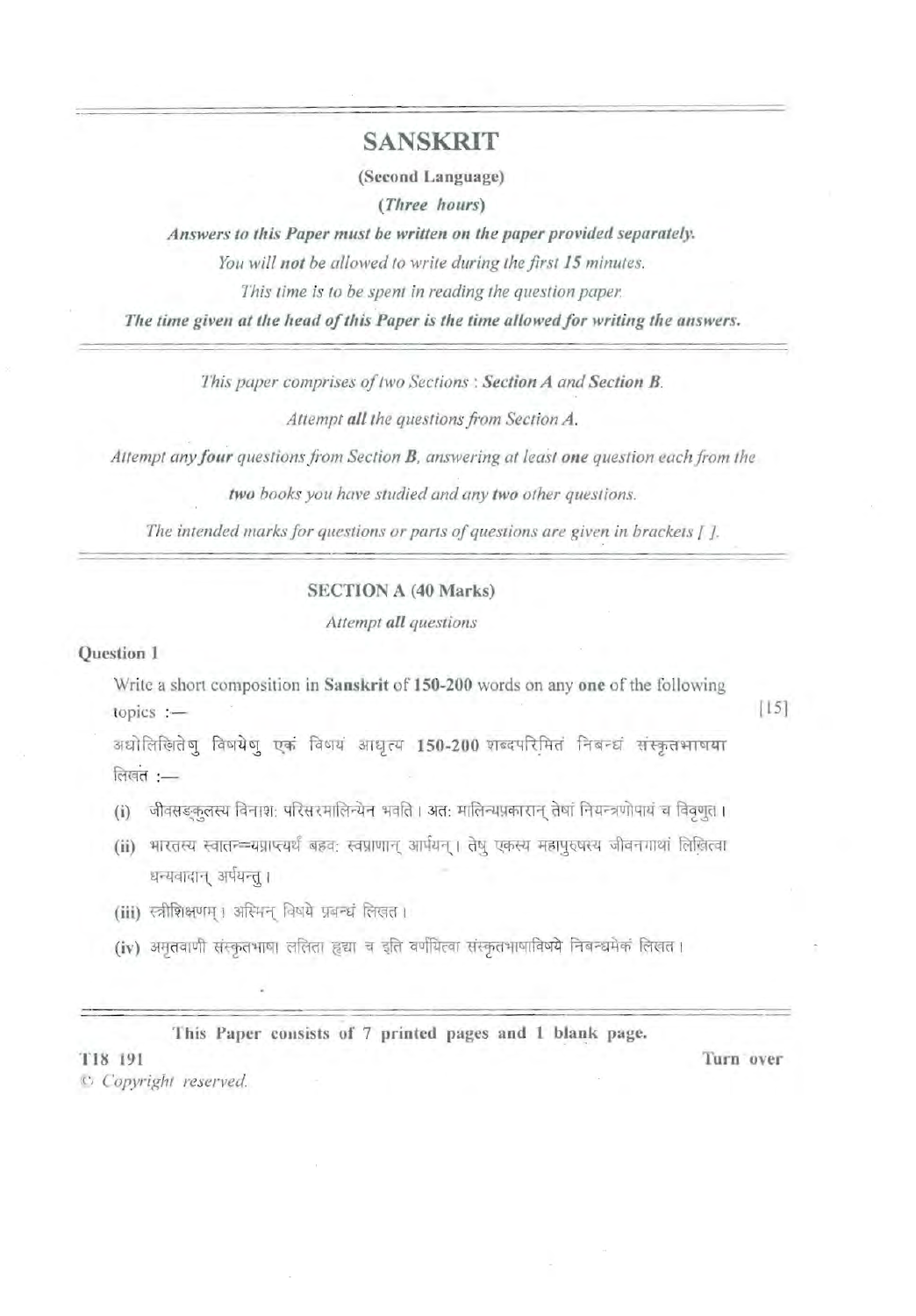## Question 2

Write a letter in Sanskrit on any one of the following topics :-अधोलिखितयो: विषययो: एकं विषयम् आधृत्य पत्रमेकं संस्कृतभाषया लिखत :-

- (i) त्वं छात्रावासे वससि इति मत्वा, वार्षिकपरीक्षाया: सिद्धतां कथम् अकरो: इति निरुप्य पितरं प्रति पत्रम् लिखत।
- (ii) भवत:/भवत्या: अनारोग्य कारणं उक्त्वा दिनत्रयस्य विरामं प्रार्थयित्वा विद्यालयस्य प्राचार्यमहोदयाय पत्रमेकं लिखत।

 $\,2$ 

 $[7]$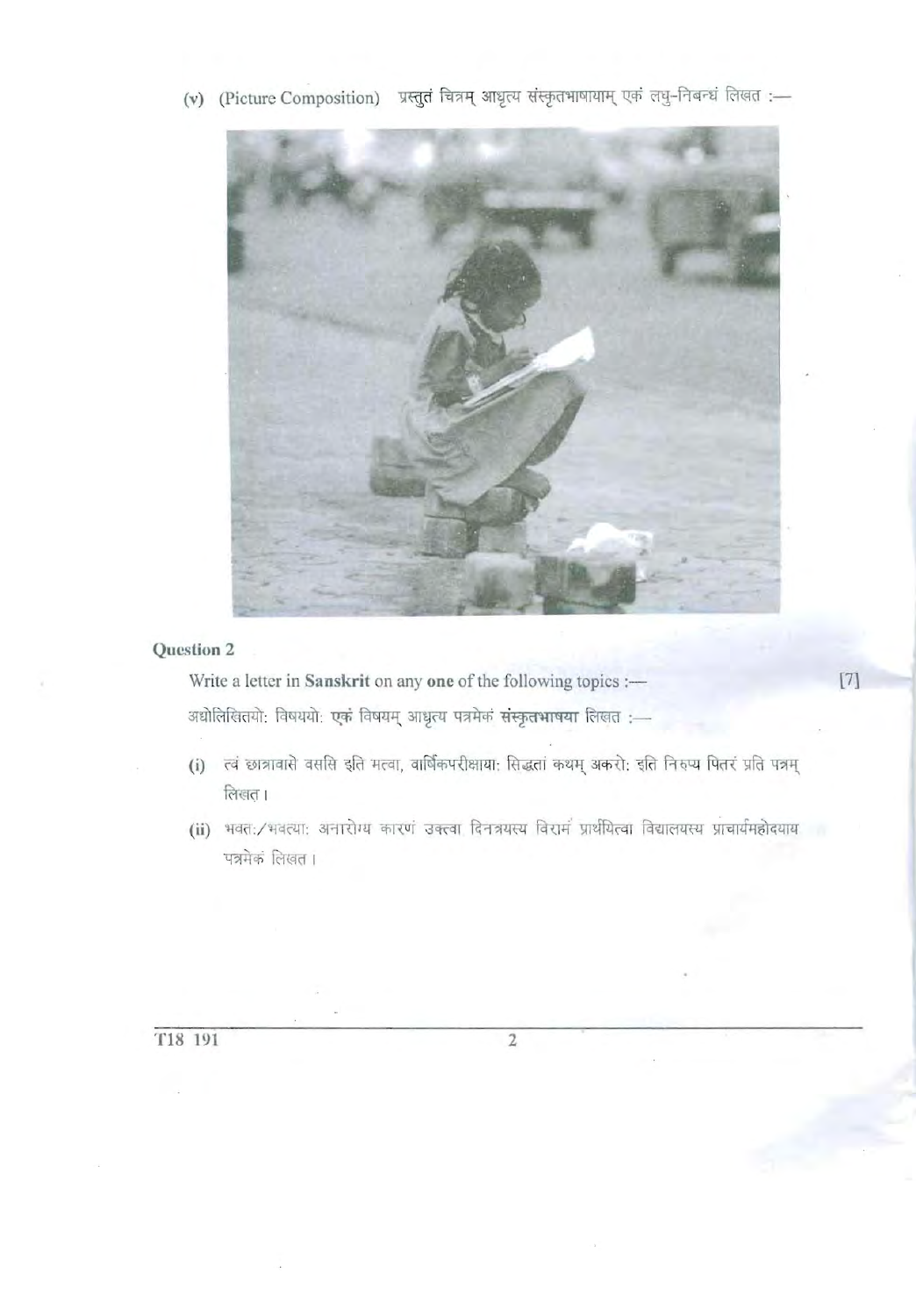#### Question 3

Read the passage given below and answer in Sanskrit the questions that follow, using your own words as far as possible :-

दत्तं अनुच्छेदं पठित्वा प्रश्नानाम् उत्तराणि यथासंभवं स्वशब्देषु संस्कृतभाषया देयानि :---

कस्मिश्चित् ग्रामे आसीत् काचित् वृद्धा ! तस्या: चत्वार: पुत्रा: आसन् । ते सर्वे श्रमजीविन: शूरा: च । एकदा तस्या: देशस्य उपरि शत्रूणाम् आक्रमणं भवति । तदा देशे सर्वत्र युवकान् सैन्ये प्रवेशयितुं निवेदयन्ति । तच्छुत्वा वृद्धा ज्येष्ठपुत्रमाहूय वदति "पुत्र, देशरक्षणम् अस्माकं कर्तव्यम् । अस्माकं देश: इदानीं विपत्काले अस्ति । अत: त्वं सैन्यं प्रविश्य मातृभूमिरक्षणं कुरु" इति । पुत्र: आनन्देन मातृवचनम् अङ्गीकृत्य सैन्यं प्रविशति, शौर्येण युद्धं करोति, परं वीरमरणं प्राप्स्यति । वृद्धा पुत्रस्य मरणवार्तां श्रुत्वा किञ्चिदपि विचलिता न भवति, परं द्वितीयं पुत्रमाहय युद्धार्थं प्रेषयति । द्वितीयपुत्रोऽपि मरणं प्राप्नोति ।

वृद्धा अधुनापि न खिन्ना, तृतीयं पुत्रं युद्धार्थं प्रेषयति । तृतीयोऽपि मृतो भविष्यति । इदानीं वृद्धा किञ्चित् विचलिता भवति । कनिष्ठं पुत्रमाद्दय युद्धार्थं गन्तुं सूचयति । तदा तद्ग्रामीणा: ज्येष्ठा: बन्धुजना: च वृद्धां वदन्ति– "मात: ! भवती वृद्धा जाता। त्रय: पुत्रा: युद्धे मृतास्सन्ति । कनिष्ठपुत्रस्य प्रेषणात्पूर्वं किञ्चित् विन्तयतु। भवत्या: अन्तिमकाले कोऽपि न भविष्यति। अपि च भवत्या: वंशोद्धारार्थम् अयमेक एव पुत्र: अवशिष्ठ: । तस्मात् एतं मृत्युमुखं मा प्रेषयत्" इति ।

परन्तु वृद्धा "मदीयानां पुत्राणाम् अपेक्षया मम जन्मभूमिरेव श्रेष्ठा। जन्मभूमिरक्षणापेक्षया अन्यत् महाकार्यं नास्त्येव" इत्युक्त्वा कनिष्ठं पुत्रं रणभूमिं प्रेषयति । तत्र घोरं युद्धं प्रवर्तते । वृद्धाया: रात्रौ निद्रा एव नास्ति । तस्याः एकैव चिन्ता ' देशस्य का गतिः भवेदिति' ।

अपरस्मिन् दिने ग्रामस्था: आगत्य दु:खेन कनिष्ठपुत्रस्य मरणवार्तां श्रावयन्ति । तदा वृद्धाया: नयने अश्रूपूर्णे । वृद्धा रोदितुमारब्धा । "मातः ! मया तु पूर्वमेव उक्तं यत् कनिष्ठं पुत्रं युद्धार्थं मा प्रेषयतु इति । भवती मम वचन' नैव श्रुतवती । इदानीं रोदनेन किम् प्रयोजनम्" इति ग्रामस्थ: तस्या: सान्त्वनं करोति । तदा वृद्धा माता प्रतिवदति– "भो; ! मम पुत्रा: मृता; इति अहं न रोदिमि । किन्तु युद्धार्थं प्रेषयितुं पञ्चमो पुत्र: नास्तीति गम दुःखम् । अधुना देशस्य का गतिः स्यात् ? इति रोदिमि" इति । तदा ग्रामस्थ: "तद्विषये चिन्ता मास्तु । भवत्या: पुत्र: पञ्चत्वं गत:, किन्तु देश: तेन रक्षित: । वयमिदानीं विजयशालिन:" इति । एतच्छ्त्वा वृद्धा अतीव हृष्टा भवति । अत एव उच्यते जननी जन्मभूमिश्च स्वर्गादपि गरीयसी इति ।

प्रश्ना:

| चतुर्थं पुत्रं युद्धार्थं प्रेषयामि इति वदन्तीं वृद्धां सर्वे किमकथयन् ?<br>(i) |       |
|---------------------------------------------------------------------------------|-------|
| (ii) अस्या: कथाया: का शिक्षा प्राप्यते ?                                        | $[2]$ |
| (iii) वृन्द्रा कुत्र आसीत् ? तस्या: पुत्रा: कीदृशा: आसन् ?                      | $[2]$ |
| (iv) वृद्धा ज्येष्ठपुत्रमाहूय किं वदति ?                                        | [2]   |
| (v) ग्रामस्थ: वृद्धां किमुक्त्वा सान्त्वनं करोति ?                              |       |

Turn over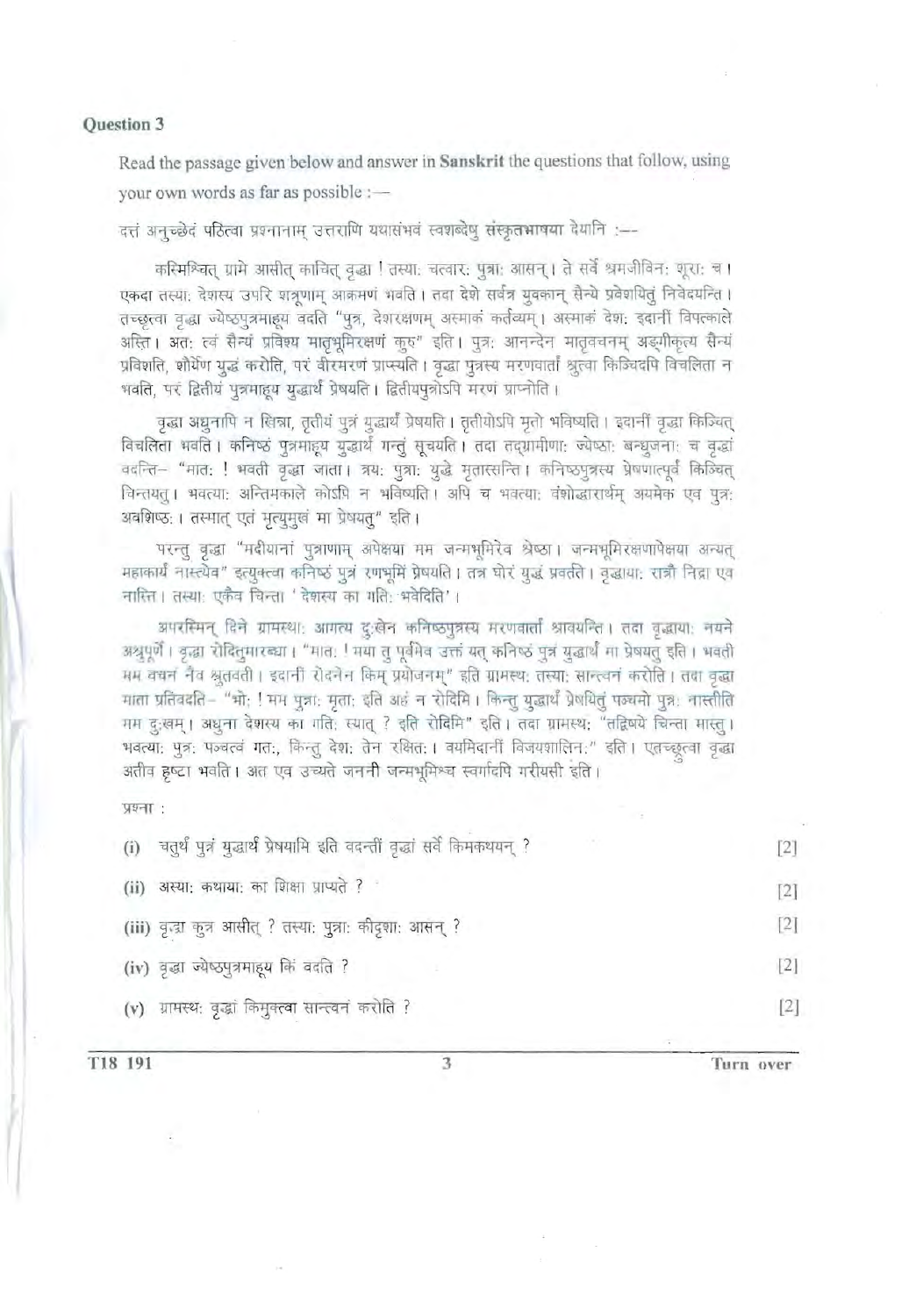# Question 4

| Answer the following according to the instructions given :- |                   |
|-------------------------------------------------------------|-------------------|
| अधोलिखितान् प्रश्नान् यथा निर्देशम् उत्तरयत :-              |                   |
| सन्धि-विच्छेदं कुरुत :-<br>(i)                              | $[1]$             |
| (अ) सच्चित्                                                 |                   |
| (आ) ज्ञानस्योपशमः                                           |                   |
| (ii) केवल समासविग्रह कुरुत :-                               | $\lceil 1 \rceil$ |
| (अ) आत्मज्ञानम्                                             |                   |
| (आ) प्रतिगृहम्                                              |                   |
| (iii) प्रकृति-प्रत्ययं विभजनं कृत्वा लिखत :-                | $\Box$            |
| (अ) गच्छन्                                                  |                   |
| (आ) करणीय                                                   |                   |
| (iv) वाच्यपरिवर्तनं कुरुत :—                                | $[1]$             |
| (अ) मात्रा गीतं गीयते ।                                     |                   |
| (आ) प्रशान्त, कथा कथयति ।                                   |                   |
| (v) लुट्लकारे परिवर्तनं कुरुत : --                          | $[1]$             |
| (अ) छात्र: उत्तरं जानाति ।                                  |                   |
| (आ) त्वं कार्यं करोषि ।                                     |                   |
| (vi) वाक्यदोषान् परिहरत :----                               | [1]               |
| (अ) गृहस्य बहि: कुक्कुर: अस्ति ।                            |                   |
| (आ) विक्रम: सिंहासने अधितिष्ठति ।                           |                   |
| (vii) संयोज्य लिखत :—                                       | $[1]$             |
| (अ) भूगो: अपत्यं पुमान्  ।                                  |                   |
| (आ) रूपम् अस्य अस्तीति ।                                    |                   |
| (viii) 'ट' वर्णस्य उत्पत्तिस्थानं लिखत् ।                   | $[1]$             |
|                                                             |                   |

T18 191

 $\overline{\Xi}$ 

 $\overline{4}$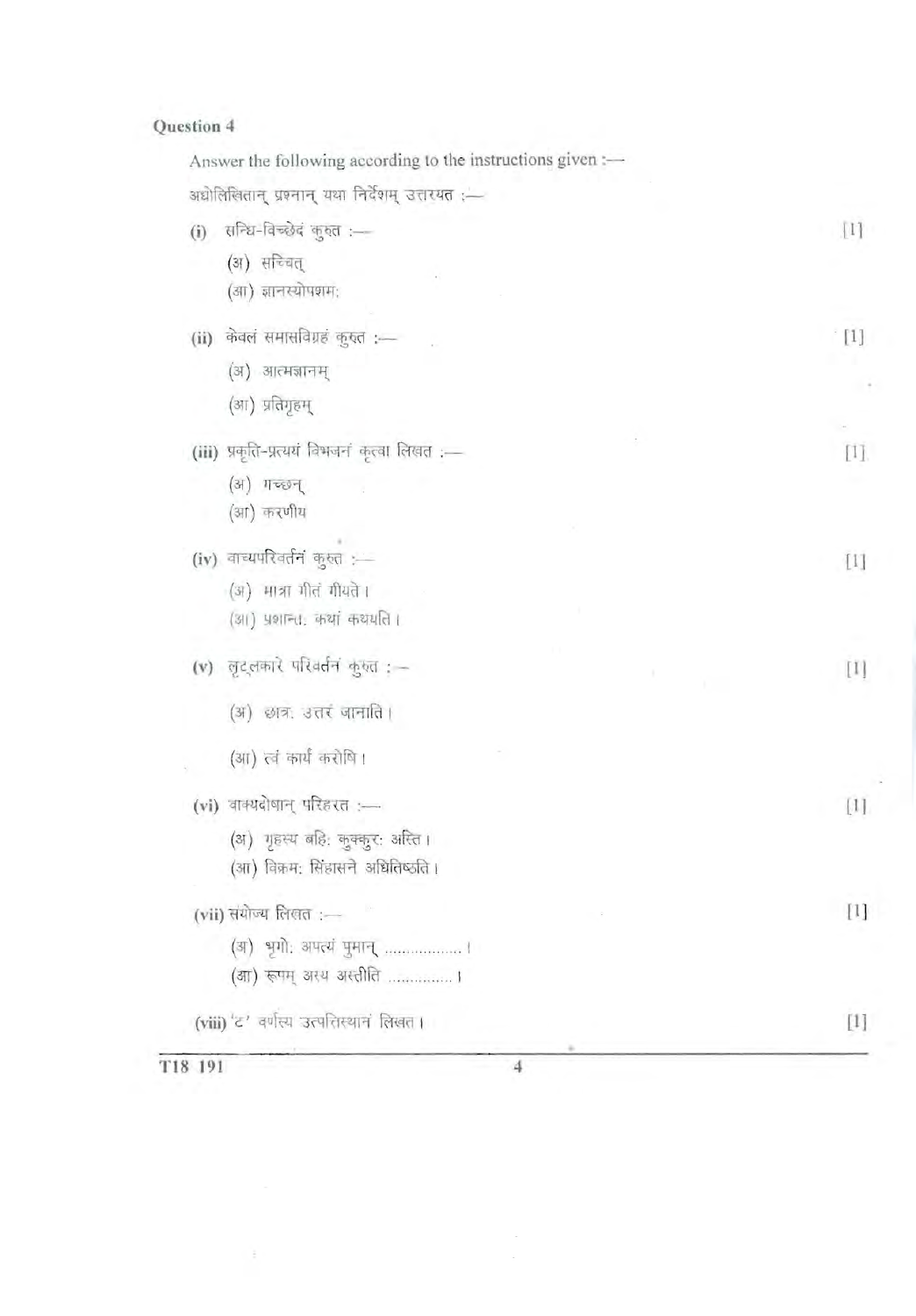## SECTION B (40 Marks)

Attempt any four questions from Section B, answering at least one question each *from the two books you have studied and any two other questions.* 

> संस्कृतवाणी-भाग-4 आचार्य देवो भव

#### Question 5

Read the extract given below and answer in Sanskrit the questions that follow : अधोलिखितम् अवतरणं पठित्वा तस्याधोलिखितानां प्रश्नानाम् उत्तराणि संस्कृतभाषया देयानि :-

गुरवे सम्मानं देयम् इति शिष्यस्य आद्यं कर्तव्यम् । य: शिष्य: गुरवे गौरवं ददाति स: दैवानुग्रहं प्राप्य जीवने सुखं प्राप्नोति । गुरो: सेवयैव ज्ञानप्राप्ति: संभवा । गुरो: कृपयैव ऋषयो महर्षय: कवय: महाकवयश्च विविध-विषयेषु निष्णाता: जाता: ।

| (i) समाजे आदर्शव्यक्तीनाम् उपकार: सदा किमर्थं स्मरणीय: भवति ?             |  |
|---------------------------------------------------------------------------|--|
| (ii) अध्यापक: महापुरुषेषु अन्यतम: । अत: स: छात्राणां कृते किं किं करोति ? |  |
| (iii) आचार्यस्य सम्मान: किमर्थं सर्वै; अवश्यमेव करणीय: ?                  |  |
| (iv) गुरुणां महत्त्वं प्राचीनकाले कथम् अवर्तत ?                           |  |

#### दैवानुग्रहम्

#### Question 6

Read the extract given below and answer in Sanskrit the questions that follow : अधोलिखितम् अवतरणं पठित्वा तस्याधोलिखितानां प्रश्नानाम् उत्तराणि संस्कृतभाषया देयानि :-

कस्मिश्चिद् ग्रामे हरिशर्मा नाम दरिद्र: मूर्खश्च भूसूर: आसीत् । तस्य अनेके पुत्रा: आसन् । कुटुम्बनिर्वहणार्थं स: प्रतिदिनं भिक्षाटनं करोति स्म। एवं भिक्षाटनं कुर्वन् स: सकुटुम्बं किञ्चित् नगरम् आगतवान्। तत्र स्थूलदत्तो नाम धनिकस्य गृहं गतवान् ।

| हरिशर्मा क: ? स: कथं कुटुम्बनिर्वहणं करोति स्म ?<br>(i)       | $\lceil 2 \rceil$            |
|---------------------------------------------------------------|------------------------------|
| (ii) विवाहोत्सवसन्दर्भे हरिशर्मा किम् अचिन्तयत् ?             | [2]                          |
| (iii) जिहा किमर्थं कम्पिता अभवत् ? सा हरिशर्माणं किमुक्तवती ? | $\left\lceil 3 \right\rceil$ |
| (iv) हरिशर्मा दैवज्ञ: इति राजा कथं निश्चितवान् ?              | $\lceil 3 \rceil$            |

T18 191 5 Turn over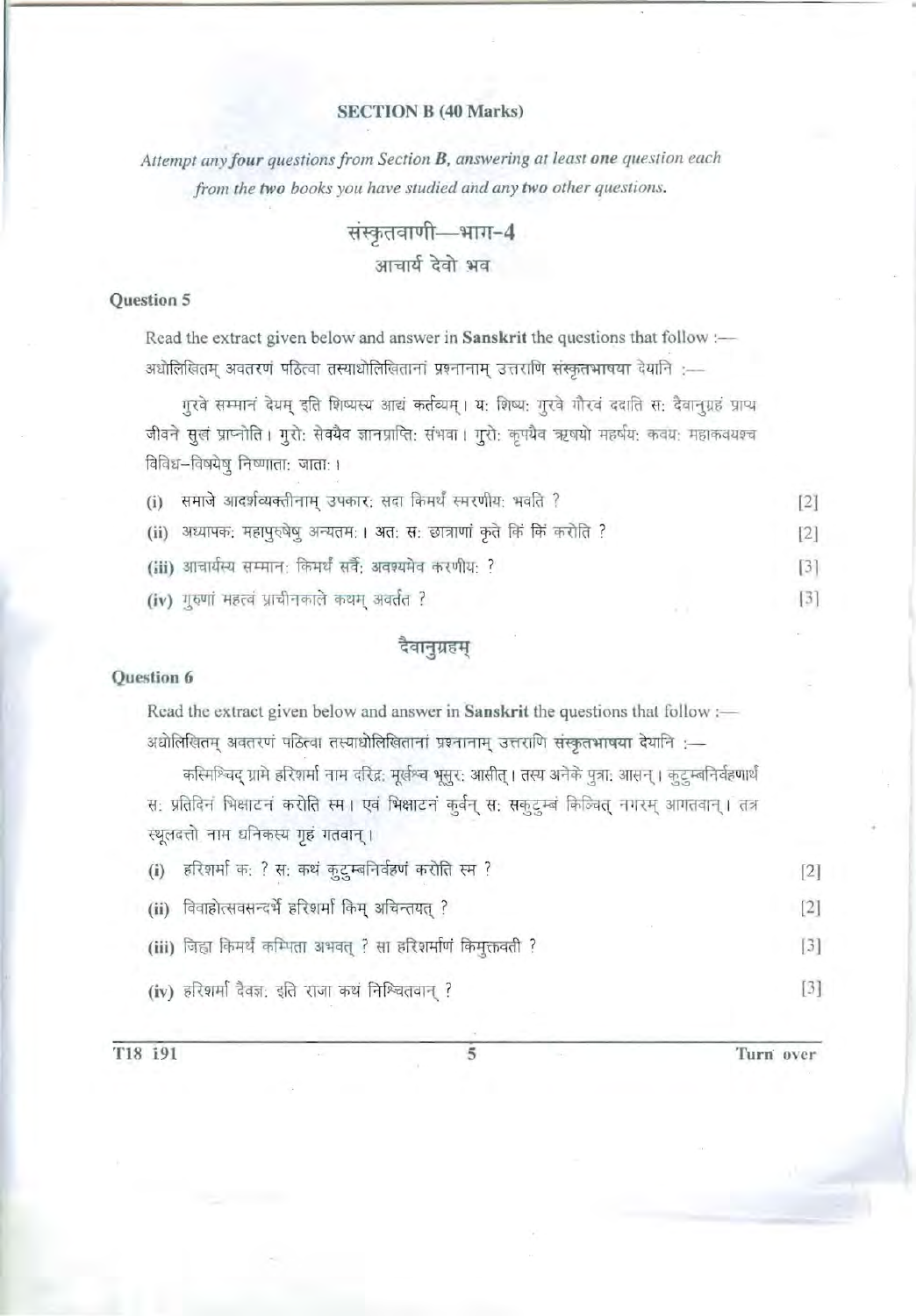## अस्माकं देश:

### Question 7

Read the extract given below and answer in Sanskrit the questions that follow :-अधोलिखितम् अवतरणं पठित्वा तस्याधोलिखितानां प्रश्नानाम् उत्तराणि संस्कृतभाषया देयानि :-

भारतस्य स्थानं विश्वस्य सर्वेष्वेव देशेषु प्राचीनतमं विशिष्टतमं च अस्ति । भारतवर्षम् उत्तरदिशायां हिमालयपर्वतादारभ्य दक्षिणस्यां दिशि कन्याकुमारीपर्यन्तं विस्तृतं वर्तते । उत्तरस्यां दिशि देवतात्मा हिमालयो नाम नगाधिराज: भारतमातु: शिरसि रजतमुकुटमिव सुशोभते । स: प्रहरीव भारतं रक्षति ।

| (i) अस्माकं देशे धार्मिकसहिष्णुता दृढा अस्ति । समर्थयत ।            |                   |
|---------------------------------------------------------------------|-------------------|
| (ii) भौगोलिकरीत्या भारतस्य सीमां वर्णयत।                            | $\lceil 2 \rceil$ |
| (iii) भारत प्रति भारतीयाणां कर्तव्यं किम् ?                         |                   |
| (iv) विदेशीया: अपि भारतस्य सौन्दर्यं दृष्ट्वा मुदिता: भवन्ति कुत: ? | $\left[3\right]$  |

# संस्कृतवाणी-भाग-5

# परोपकारार्थम् इदं शरीरम्

### Question 8

| Read the extract given below and answer in Sanskrit the questions that follow :-       |  |
|----------------------------------------------------------------------------------------|--|
| अधोलिखितम् अवतरणं पठित्वा तस्याधोलिखितानां प्रश्नानाम् उत्तराणि संस्कृतभाषया देयानि :- |  |

मनसा वाचा कर्मणा परेषाम् उपकारः परोपकारः कथ्यते । यः परोपकारं करोति, तस्य मानसं पवित्रं विनयोपेतं सरसं च जायते । परोपकारिण: अन्येषां कष्टं स्वकीयं कष्टं मत्वा तन्नाशाय चेष्टन्ते ।

| प्रकृतिरपि परोपकारं करोति इति कवि: कथमुक्तवान् ?<br>(i) |  |
|---------------------------------------------------------|--|
| (ii) एकदा लुब्धक: गहनारण्यं प्राविशत् । तदा किमभवत् ?   |  |
| (iii) दयापूरितस्वरेण वृक: लुब्धकं किमवदत् ।             |  |
|                                                         |  |

(iv) कृतघ्न: लुब्धक: मां मारयितुम् उद्यत: इति ज्ञात्वापि वृक: व्याघ्रं किं प्रत्युत्तरं दत्तवान् ?  $\lceil 3 \rceil$ 

6